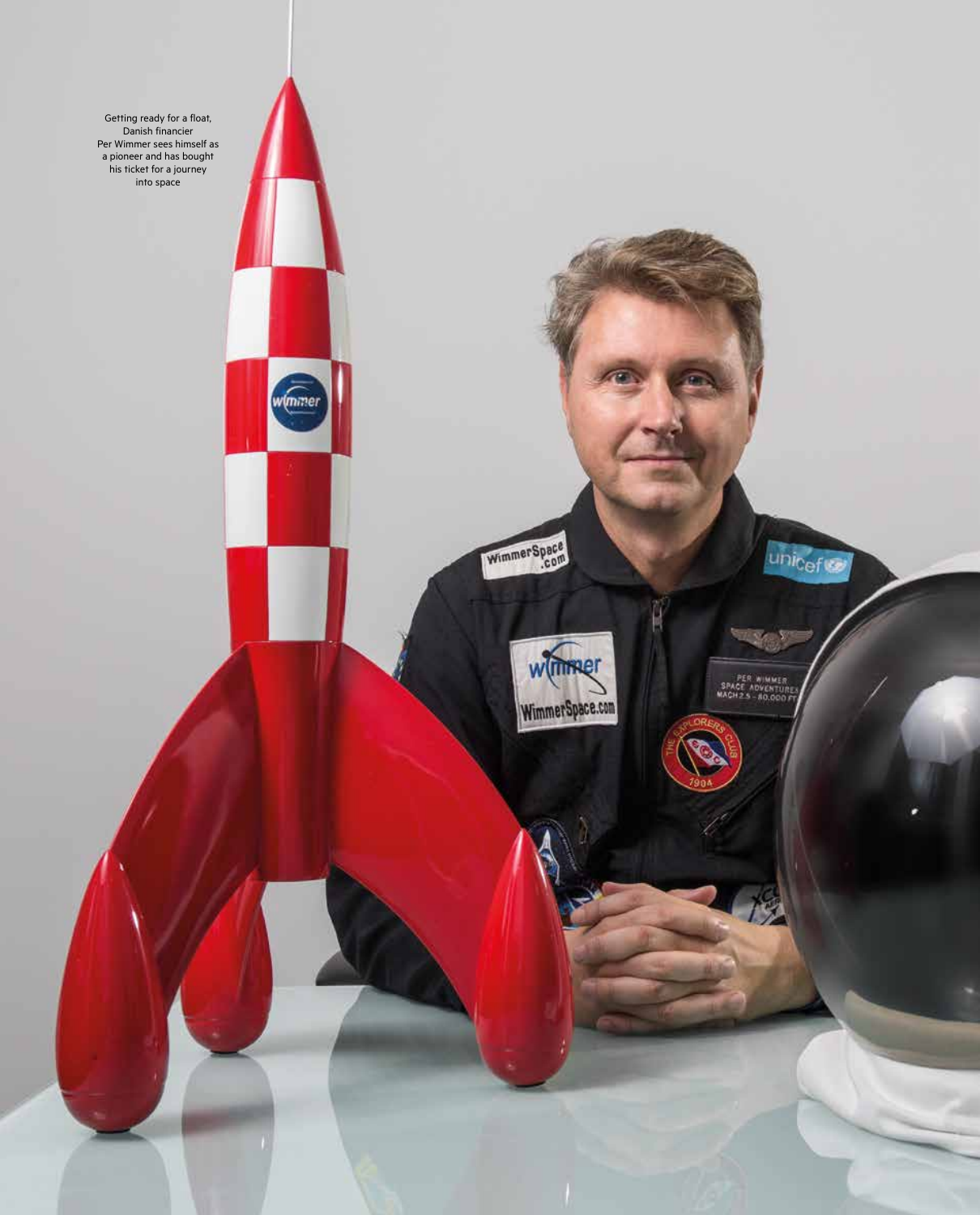

er Wimmer, a Danish financier in his fifties, will shortly be buckling his seat belt for take off. Unlike the other expensive flights he has taken in his career, the champagne is likely to be served straight out of the bottle. The cost of the flight is also on the steep side, at \$250,000 per ticket. But this flight comes with a difference: once the seat belt sign has been switched off, Wimmer will be able to float over to the window. For this is a trip into space.

The entire trip will take only two hours but will, literally, be out of this world. The experience will revolve around the view of planet Earth from the floor-to-ceiling windows. Once the ship reaches 62 miles above the Earth's surface, passengers can experience zero gravity for a few minutes before the spacecraft re-enters the atmosphere, finally landing smoothly back on the ground.

Space tourism, likely to be enjoyed initially only by the extremely wealthy, is getting closer. The race between companies planning to send tourists into orbit, such as Blue Origin and SpaceX, is heating up after Sir Richard Branson, the Virgin Group founder, said in October that his Virgin Galactic company would launch a spacecraft "within weeks" — though this will not be a tourist flight; that is expected a few months later.

Sir Richard, who has undergone astronaut, fitness and centrifuge training in recent months, says his space project is "tantalisingly close". He says: "Ever since I watched the first Moon landings nearly 50 years ago, I've dreamt of flying to space myself and opening up the wonderful experience to thousands of others."

While the \$250,000 price tag puts space travel out of reach for many, Sir Richard says the cost will slowly decrease as the company expands its fleet of spaceships

## MEET THE **ULTIMATE** HIGH-FLIERS THE WORLD'S WEALTHY HAVE SET THEIR SIGHTS ON BEING THE FIRST SPACE **OURISTS**

BY LUCY WARWICK-CHING



PHOTO: TOM PILSTON FOR THE FT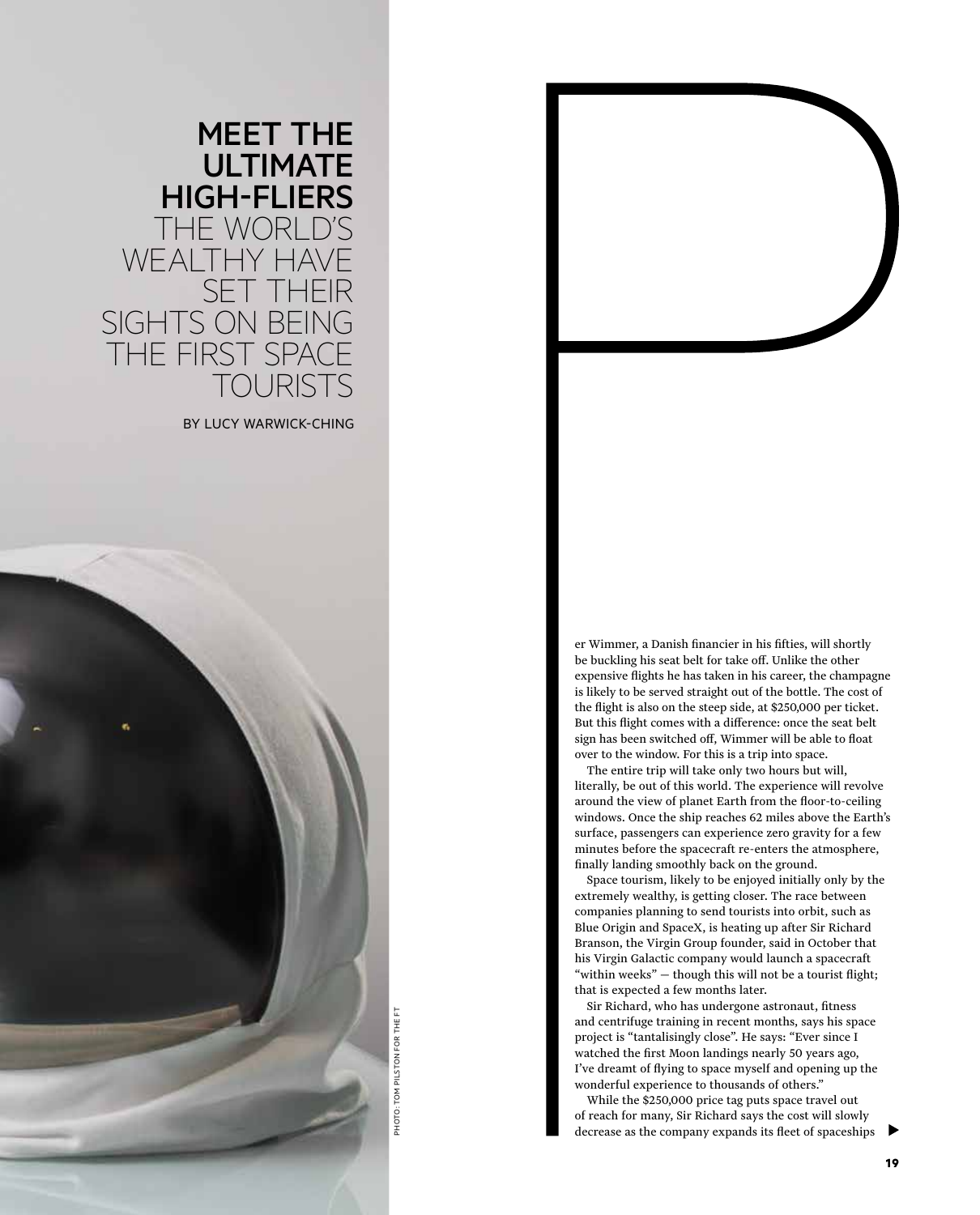

VSS Unity, the latest Virgin Galactic spacecraft, made its first powered flight in April this year

and ports. He hopes that over the next decade the price could fall as low as \$40,000.

In a move that is part marketing campaign, part fundraising scheme, Virgin has built up what it calls a community of "future astronauts" over the years —people who have forked out for an as yet mythical ticket for a flight into space  $-$  and it gathers these people together for events. George Whitesides, chief executive of Virgin Galactic and one of the founder members of this unusual tourist community, says: "It's like a special club for people who are passionate about space."

Virgin is helped in this endeavour by a growing appetite among the world's ultra-rich for unique experiences rather than objects. Space travel is the new power yacht.

One of the members of this community is Wimmer. "I am a pioneer, I like doing things for the first time," says the Dane, who owns and runs Wimmer family office as well as his own investment bank, and has travelled to more than 70 countries.

Wimmer notes that he has also been diving with sharks in Fiji and set a world record by executing the world's first tandem skydive above Mount Everest. "I want to write the

'When I bought my ticket, 14 years ago, I thought I'd be in space a couple of years later'

manual rather than follow it. And that's why I want to be the first European [tourist] in space."

He has not been put off by the disasters and setbacks faced by Virgin Galactic, paying in 2004 to join the company's first flight into space. "When I first bought my ticket, 14 years ago, I thought I would be in space a couple of years later, but I am a patient guy and understand the importance of waiting until all the tests have been done," says Wimmer, who has undergone centrifuge training in Russia and the US.

"I anticipate that going up into space will be a life changing experience and hope it will be a psychological journey for me as well as an amazing trip. I'm hoping that the experience will encourage me to focus on the bigger picture rather than worry about the little things in life."

Another ticket holder, a financier in his 60s who asked to remain anonymous, says: "I am at heart an adventurer and I have always been interested in space. So when the possibility came up with Virgin Galactic I was one of the first to enquire. I took time to research the riskiness of the flight, creating a spreadsheet with the different variables and speaking to a number of experts, before deciding to sign up."

About 600 people, including celebrities such as Katy Perry, Brad Pitt, Tom Hanks and Leonardo DiCaprio have already reserved a seat on one of Virgin Galactic's first flights. There is no set date for the inaugural flight, but it is now expected to be within the next few months. Once the flights are operational, customers will receive three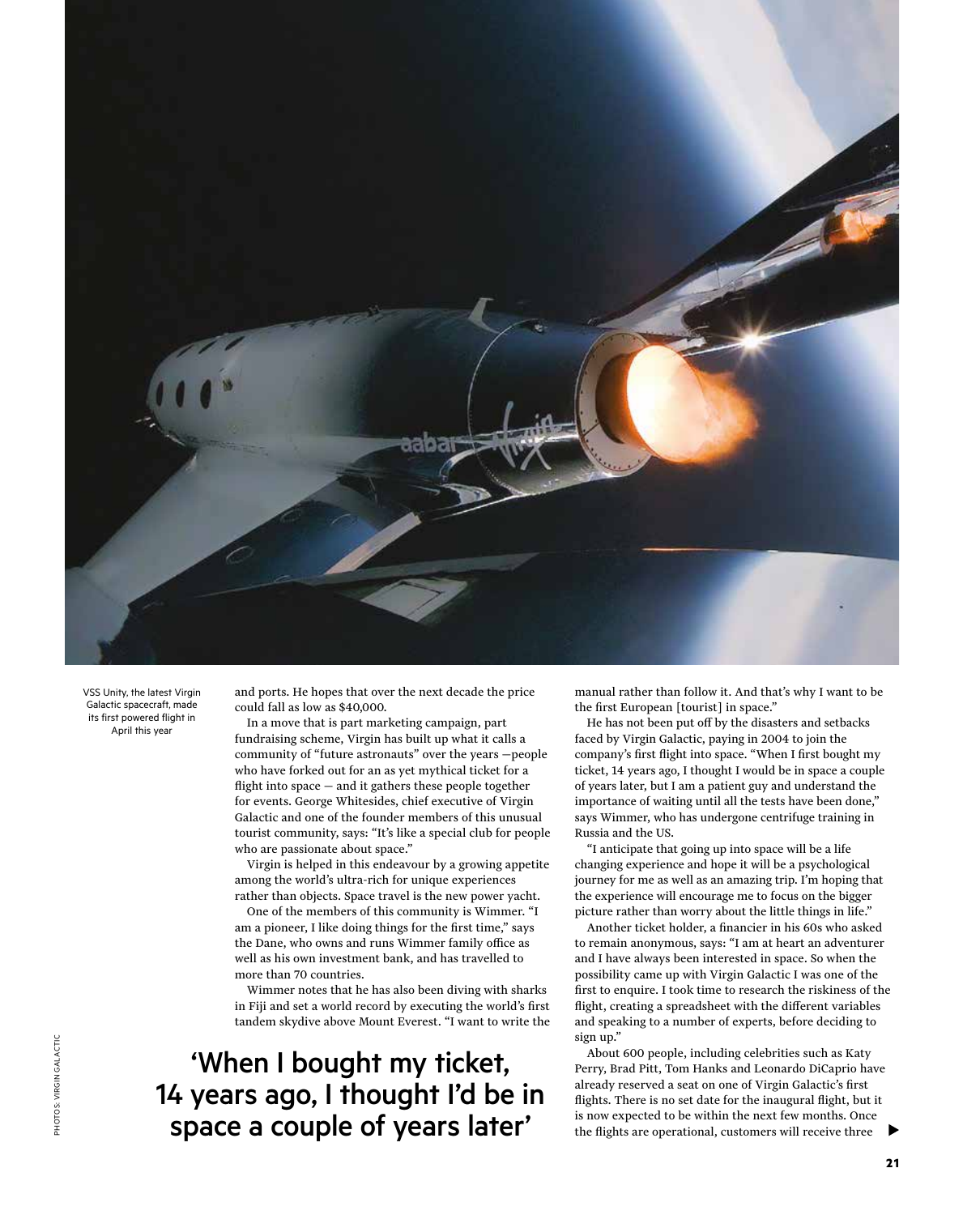

days of training to prepare, according to Whitesides. Meanwhile, a bottle has been designed by Mumm Champagne to allow wealthy tourists travelling in space to drink fizz in zero gravity. The champagne in the top part of the bottle is controlled by a finger valve that people can squeeze when they want to release a drop. Drinkers then scoop the wine out of the air with a glass.

Space leisure travel has not been without its problems. Founded in 2004, Virgin Galactic has been busy signing up tourists, but it has yet to travel into space, despite Sir Richard's repeated promises that the first flight was near. On numerous occasions the company has announced and delayed potential launch dates. VSS Unity, the group's latest model, replaces the craft lost after the 2014 fatal crash in which Virgin Galactic's first SpaceShipTwo broke apart in mid-air, killing one of two test pilots.

Whitesides said that while everyone wants to fly to space as quickly as possible, the team remains diligent, thorough and focused on all aspects of testing, from ground tests, simulator training and data analysis to ensure the highest levels of space readiness and safety.

SpaceX's BFR spacecraft will, says Elon Musk, one day make regular trips to and from Mars



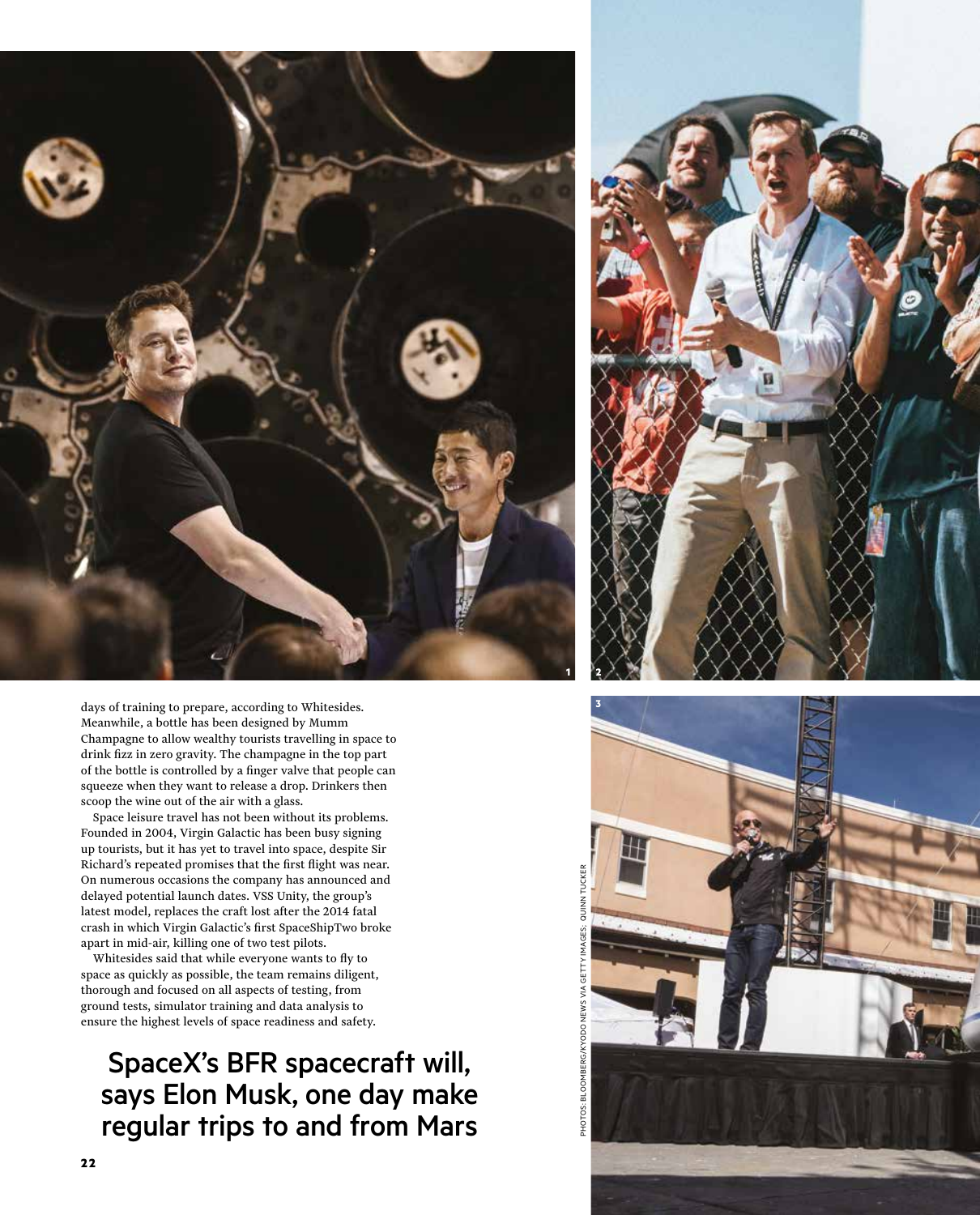



## **1.** SpaceX chief executive Elon Musk with Yusaku Maezawa, who has paid a deposit to be on Space X's BFR spacecraft

**2.** Richard Branson, centre,

welcomes VSS Unity home from a second supersonic flight in May this year **3.**

Jeff Bezos, founder of Amazon, unveiling his Blue Origin spacecraft in 2017

Virgin Galactic is not the only organisation that wants to meet the demand. Jeff Bezos' Blue Origins company said in April that it still hoped to send tourists into space by the end of the year. The company declined to comment when questioned in October on its timescale.

Elon Musk's SpaceX has also announced plans to send a passenger around the Moon in 2023. Billionaire Yusaku Maezawa, the founder of the online Japanese clothing company Zozo, has put down a deposit for a flight aboard SpaceX's next-generation rocket, the BFR, a spacecraft that Musk says will one day make regular trips to and from Mars. Maezawa hit the headlines earlier this year with his plans to go to the Moon with artists as part of a project he is calling #DearMoon.

Aside from the three big offerings, there are more moderately priced experiences around, such as a Russian product, marketed by the space tourism company Incredible Adventures.

For about \$3,000, tourists can go up in a plane and experience zero gravity, simulated by the aircraft making a series of parabolic manoeuvres.

Space tourism is tapping into a growing trend among the global super-rich: a desire for experiences and authenticity.

Research conducted by ReD Associates suggests this demographic want to experience things that enhance them as an individual.

Charlotte Vangsgaard, partner at ReD Associates, a